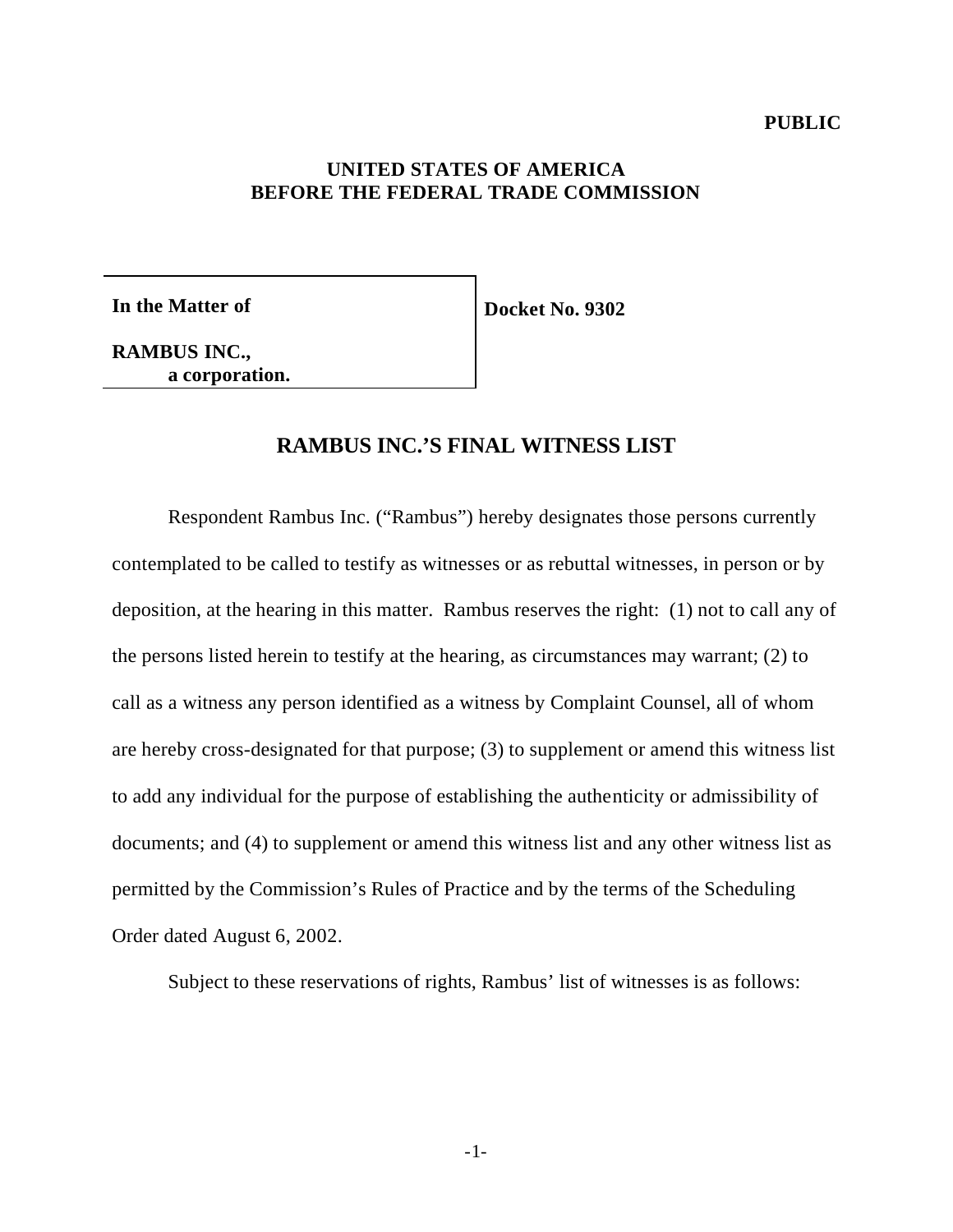- 1. Steven Appleton Micron Technology, Inc.
- 2. Bruce Barbara JAZiO Inc.
- 3. Reese Brown Former JEDEC consultant (by deposition)
- 4. Sam Calvin Intel Corporation
- 5. David Chapman GSI Technology (formerly Motorola)
- 6. Sam Chen Mitsubishi
- 7. Richard Crisp Former Rambus employee
- 8. Bill Davidow Rambus board member
- 9. Anthony Diepenbrock Former in-house counsel at Rambus
- 10. Michael Farmwald Rambus board member
- 11. Jim Gasbarro Former Rambus employee
- 12. Alan Grossmeir Silicon Graphics
- 13. David Gustavson Former SyncLink Consortium officer
- 14. Craig Hampel Rambus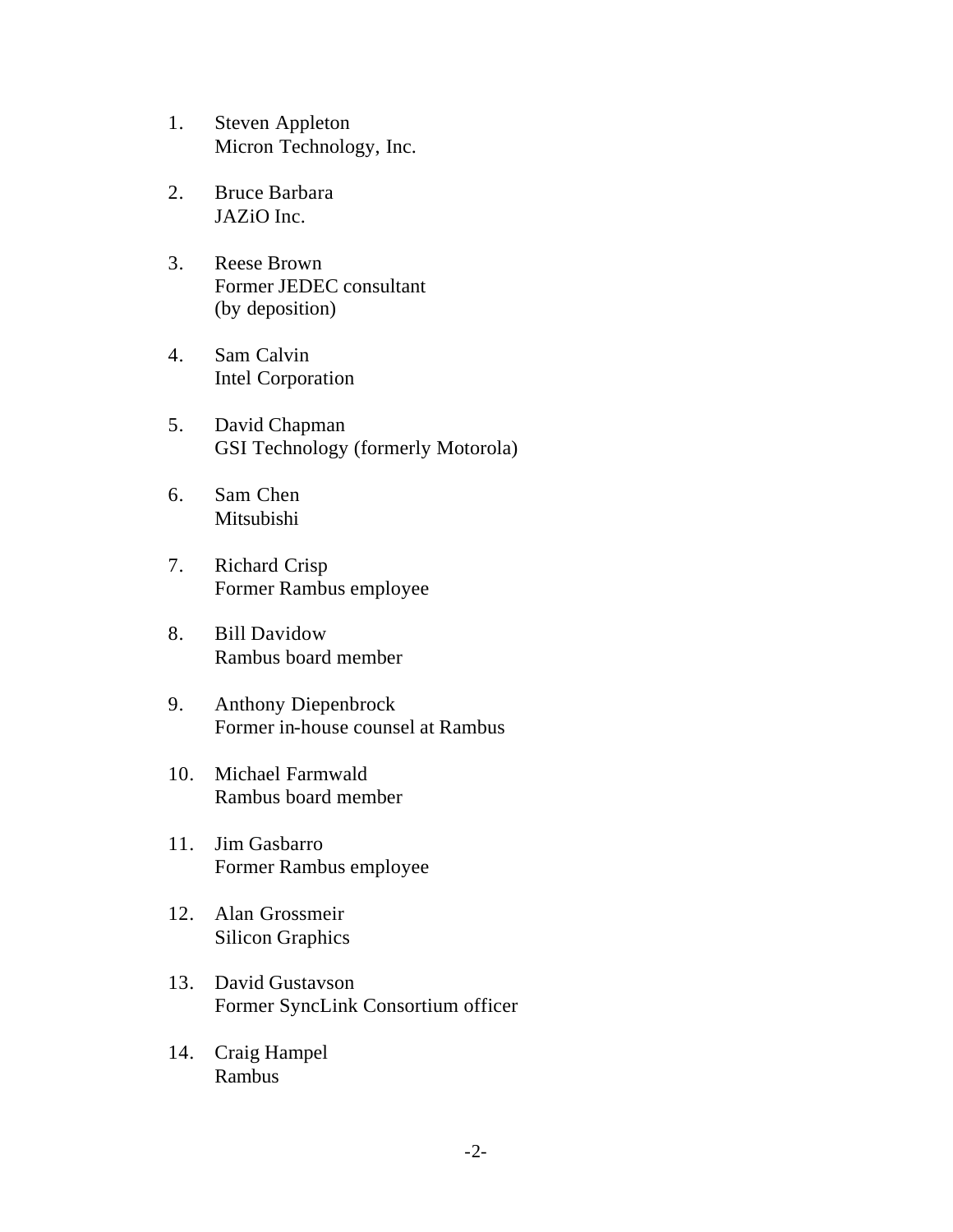- 15. Gary Harmon Former Rambus employee
- 16. Mark Horowitz Rambus board member
- 17. Avo Kanadjian Former Rambus employee
- 18. Joel Karp Former Rambus employee
- 19. Gordon Kelley IBM Corp.
- 20. John Kelly JEDEC
- 21. Mark Kellogg IBM Corp.
- 22. Kevin Kettler Dell Computer Corp.
- 23. Thomas Landgraf Hewlett-Packard
- 24. Jeff Mailloux Micron
- 25. Bert McComas Inquest
- 26. Ken McGhee **JEDEC**
- 27. Jim McGrath Molex
- 28. Willibald Meyer Infineon (by deposition and trial transcript)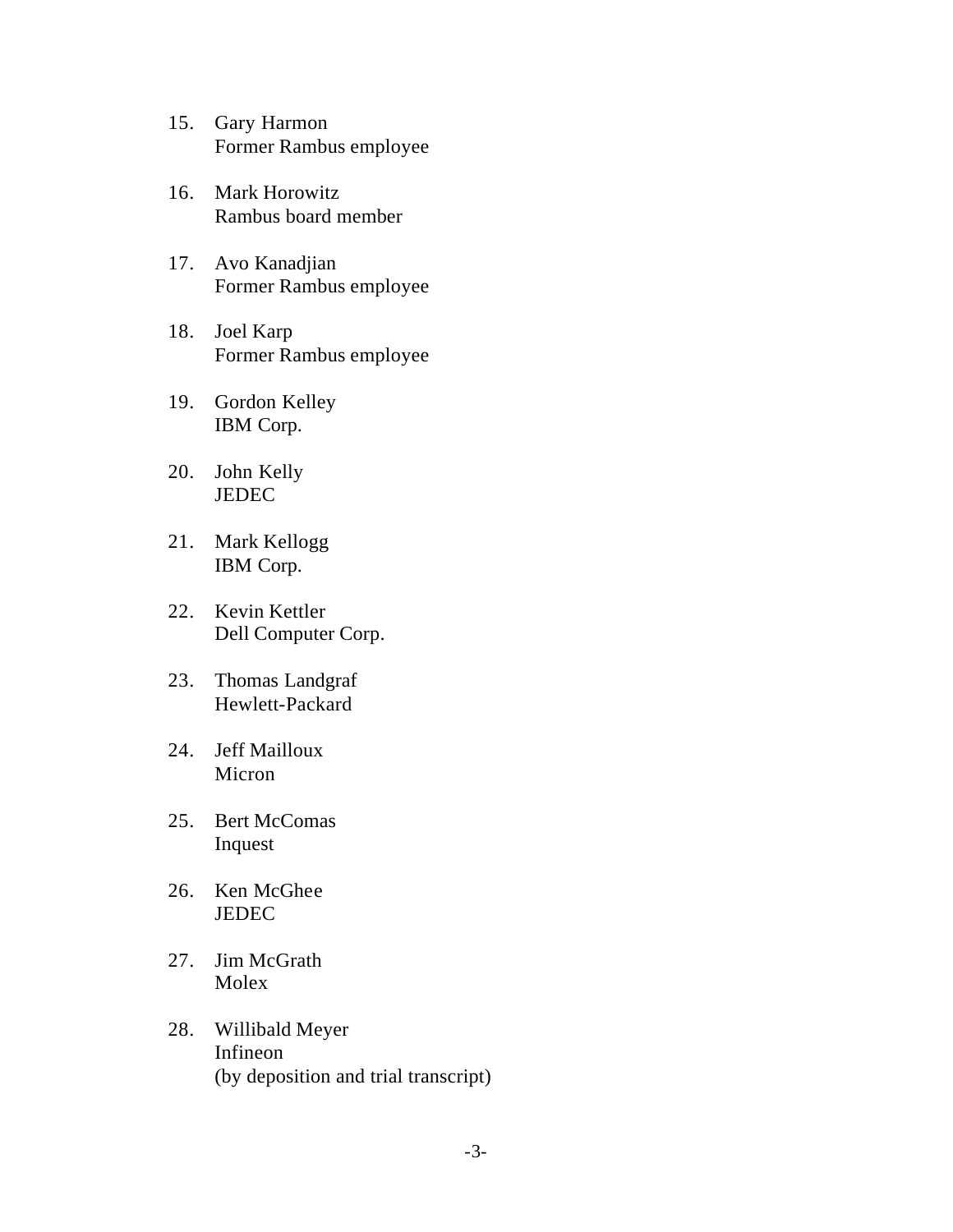- 29. David Mooring Rambus
- 30. Betty Prince Memory Strategies Int'l
- 31. Desi Rhoden AMI2
- 32. Allen Roberts Former Rambus employee
- 33. Gil Russell Former Infineon employee
- 34. Neil Steinberg Former Rambus in-house counsel
- 35. Howard Sussman Sanyo
- 36. Farhad Tabrizi Hynix
- 37. Geoff Tate Rambus
- 38. Lester Vincent Blakeley, Sokoloff, Taylor & Zafman
- 39. Wilbur Vogley TI
- 40. Fred Ware Rambus
- 41. Keith Weinstock Micron
- 42. Hans Wiggers Hewlett-Packard (retired)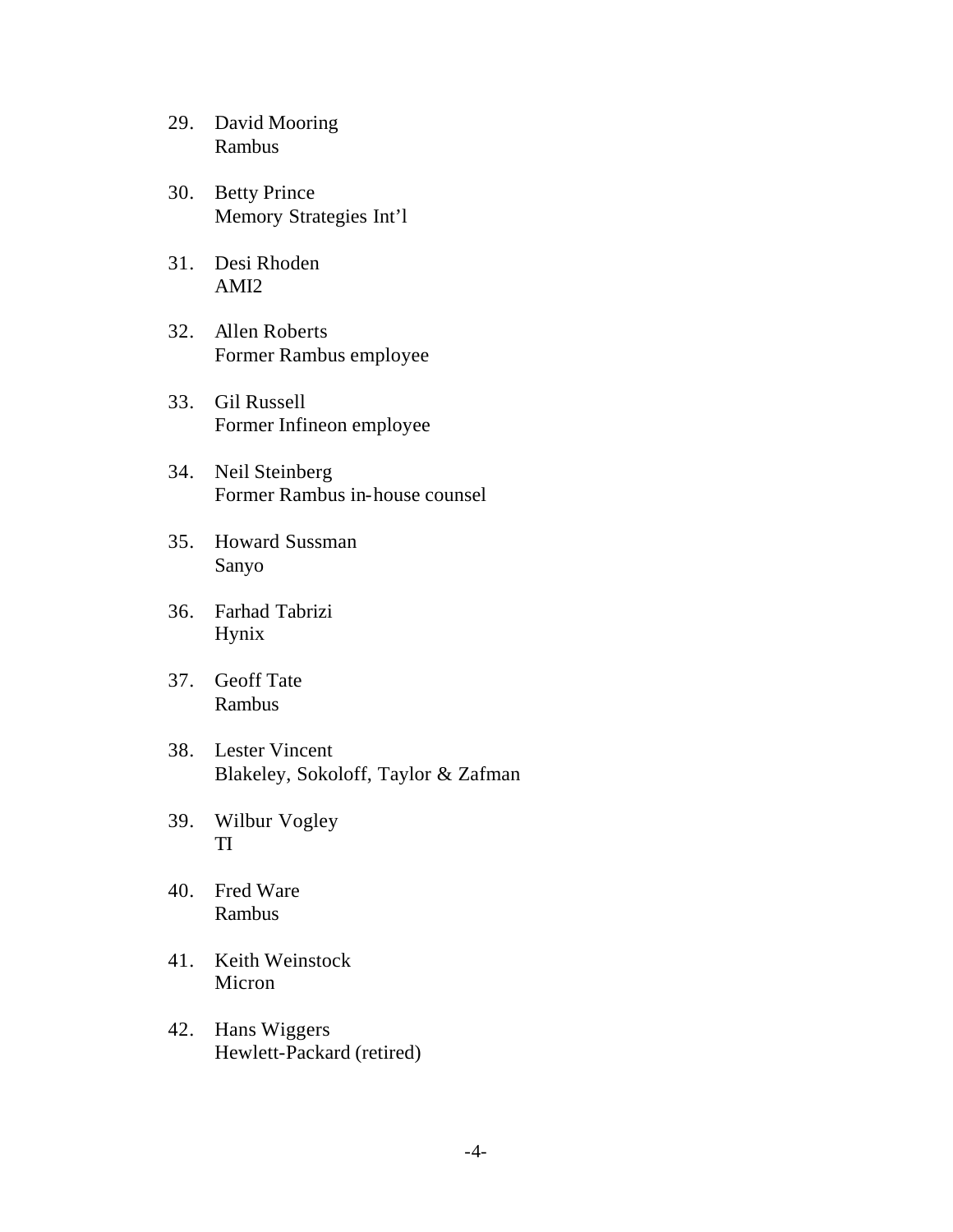- 43. Bret Williams Micron
- 44. Martin C. Fliesler Fliesler, Dubb, Meyer & Lovejoy
- 45. Michael Geilhufe Consultant
- 46. Mark Janis Professor of Law University of Iowa College of Law
- 47. William Keefauver Consultant
- 48. Richard Rapp Consultant
- 49. Donald Soderman Consultant
- 50. David Teece Professor, University of California at Berkeley Chairman, LECG, LLC
- 51. Dan Johnson Fenwick West LLP, Mountain View, California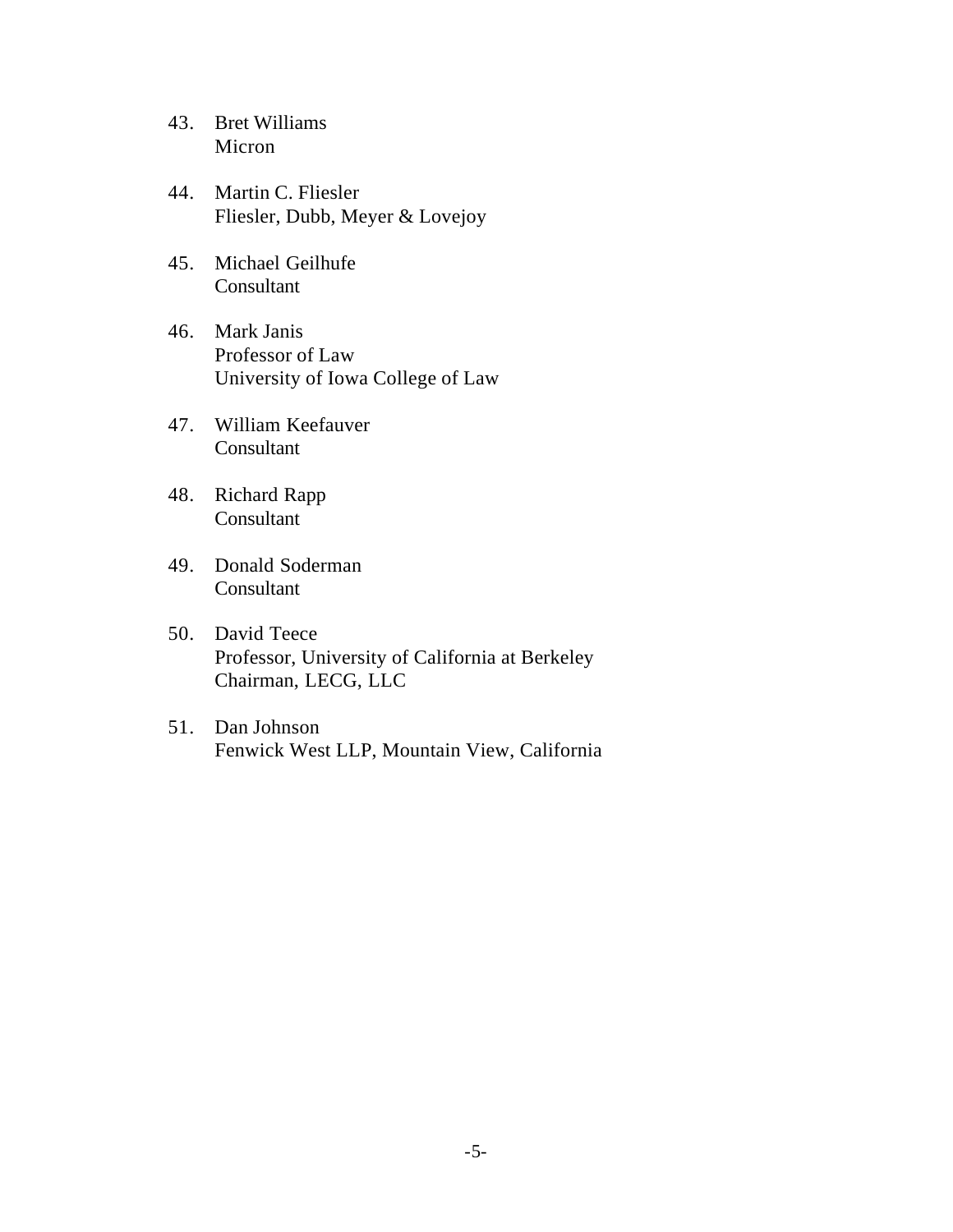$\overline{a}$ 

Gregory P. Stone Steven M. Perry Sean P. Gates Peter A. Detre MUNGER, TOLLES & OLSON LLP 355 South Grand Avenue, 35th Floor Los Angeles, California 90071 (213) 683-9100

A. Douglas Melamed IJay Palansky Kenneth A. Bamberger WILMER, CUTLER & PICKERING 2445 M Street, N.W. Washington, D.C. 20037 (202) 663-6000

Sean C. Cunningham John M. Guaragna Gray, Cary, Ware & Freidenrich LLP 401 "B" Street, Suite 2000 San Diego, California 92101 (619) 699-2700